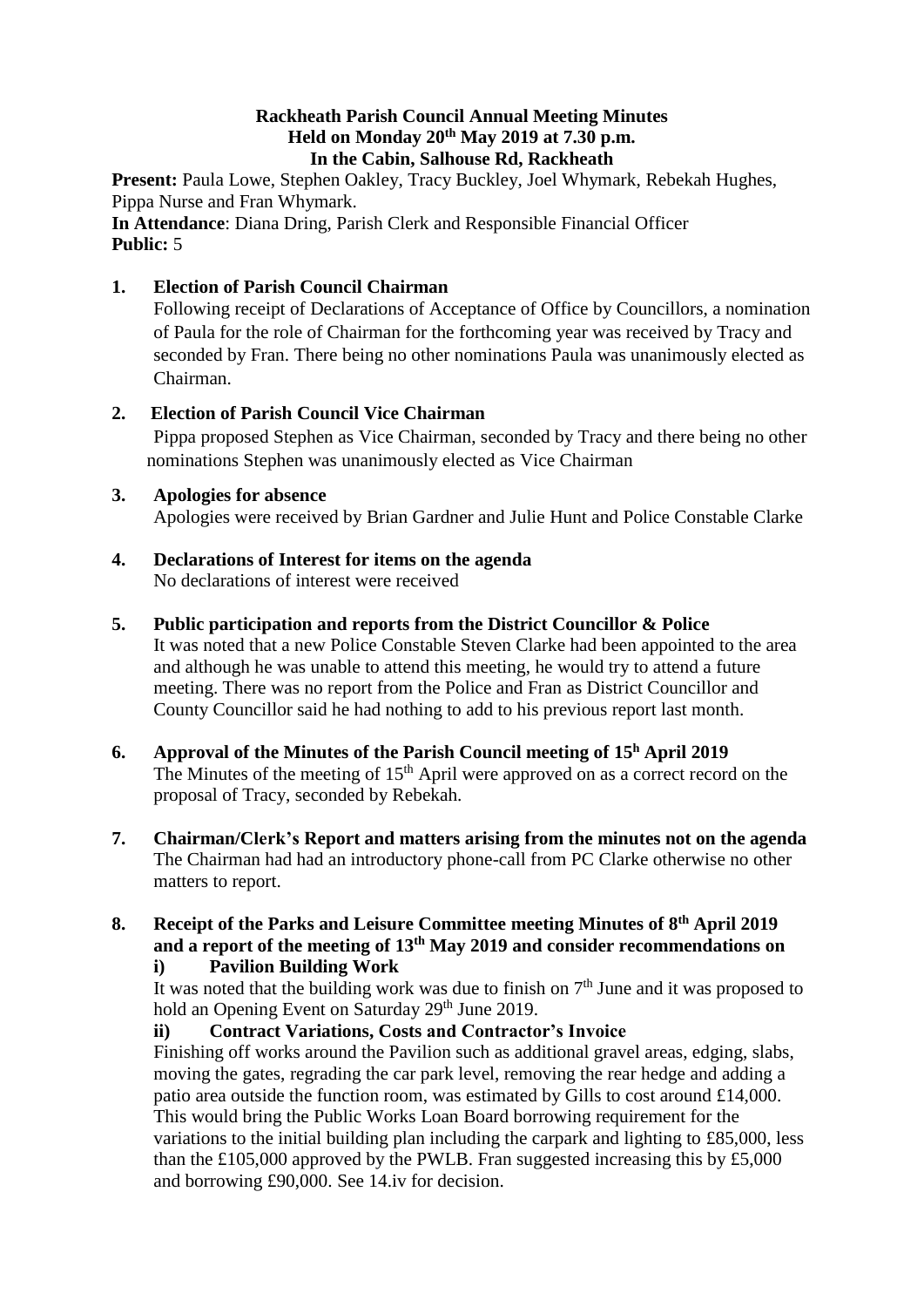It was noted that the Committee recommended payment of Gill's invoice to be approved under item 14.i.

### **iii) Other matters**

It was agreed to accept the quotation from North Walsham Fire Protection for new fire extinguishers etc for a cost of £248 on the proposal of Tracy, seconded by Rebekah. It was suggested confirming the Pavilion room capacities with the Fire Service. The repositioning of the Pavilion defibrillator following the building work was queried. Rebekah to follow up.

It was noted that the Fireworks event planned for 1<sup>st</sup> November 2019bwould be run by a professional contractor this year and not Brian.

### **9. Report from the Annual Community Meeting held on 15 th May 2019**

The Annual Community meeting was well attended with over 30 people present and were interested in the topics under discussion, changes to the bus service, planning and use of the football pitches, MPSA and Pavilion.

### 10. Report and recommendations from the Planning Committee meeting of 29<sup>th</sup> April **regarding Lovell Builders queries concerning the Open Space provision on their development for 157 homes at Green Lane East and to receive the Planning Minutes of 25th March 2019**

Pippa presented a summary of the Planning Committee meeting of 29<sup>th</sup> April and the suggestions regarding Lovells letter outlining their plans for open space at the Green Lane East site. She pointed out that under Schedule 3 of their plan they were proposing giving money to the Parish Council for off-site play equipment rather than providing it within the site and that the Parish Council would need to spend this fund with a certain time or lose it. Lovells had made proposals that the Parish Council managed the wooded pathway around the site but instruct a management company to look after the open spaces within the site, which Pippa felt was contradictory. A request had been made for the water management strategy for the site as there were areas that were known to flood but it was expected this would be forthcoming with the reserve matters planning application.

The Committee had suggested that with underground water management the central open spaces could be used for play equipment and that an area of open space in the corner of the site had not been allocated for any specific use. Pippa proposed that the Parish Council continue dialogue with Lovells about the Open Spaces, seconded by Fran and approved. It was also agreed to propose to Lovells that they provide a footpath along the Salhouse Road edge of the site.

### **11. Consideration of a proposal from Broadland District Council to re-site the Portacabin currently installed next to the Holy Trinity Church, Salhouse Rd at the Stracey Sports Park land.**

Broadland District Council had been approached by someone interested in hiring the portacabin sited next to the Church but the Church did not wish it to remain on their land so it was suggested re-siting it on Parish Council land, specifically on land between the village hall and the Bowls Green might be the most suitable. On the proposal of Tracy, seconded by Pippa it was agreed in principle to re-siting the portacabin on the PC land with the understanding that there should be no cost to the Parish Council.

#### **12. Appointment of members to Parish Council Committees, Advisory Groups and representation on external bodies.**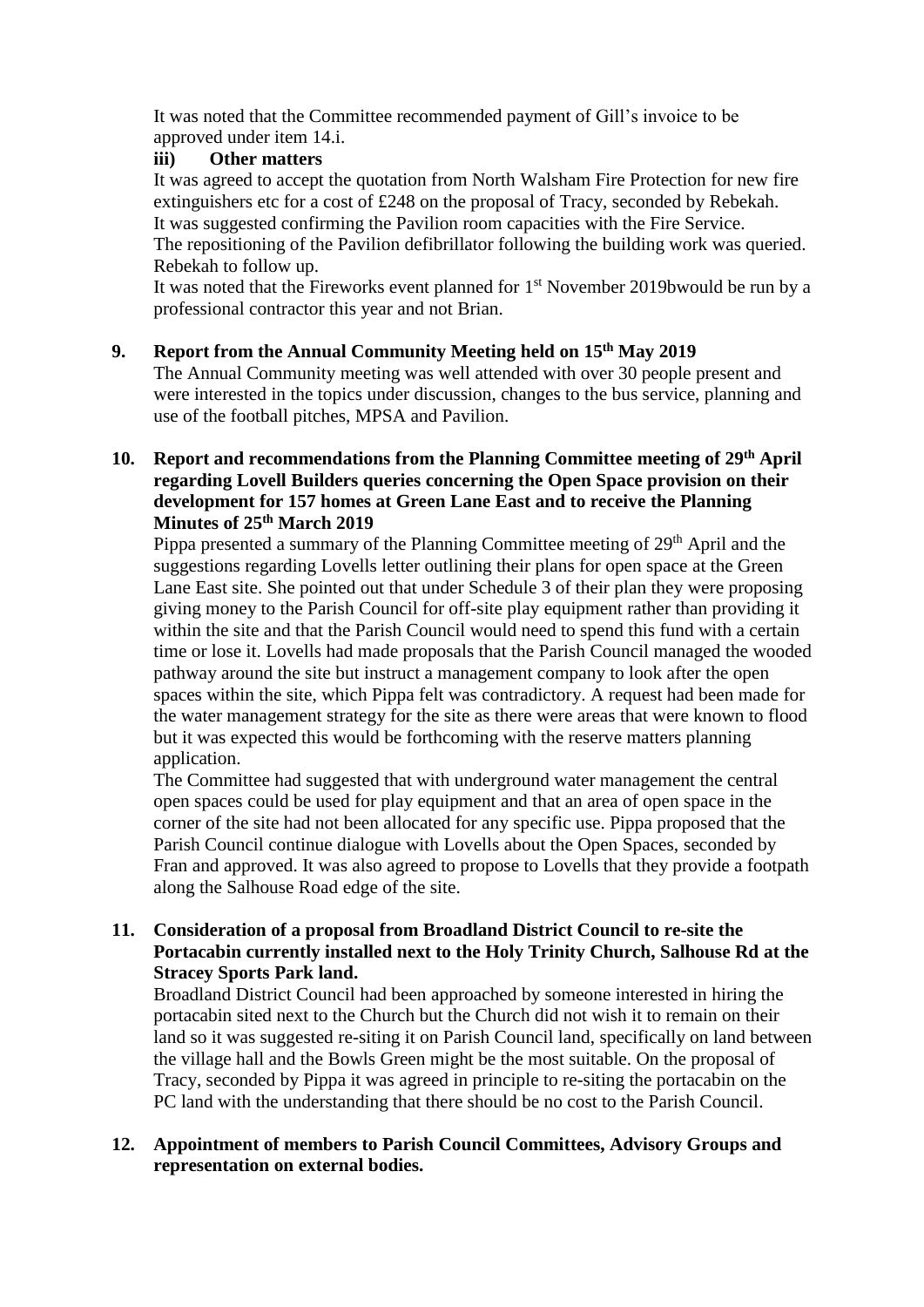The following appointments were made;

- **i) Planning Committee –** Pippa, Stephen and Rebekah with Joel as reserve
- **ii) Parks and Leisure Committee –** Brian, Tracy, Stephen and Paula
- **iii) Internal Audit Councillor -** Rebekah
- **iv) Finance Advisory Group –** Julie, Stephen and Fran
- **v) Staffing Advisory Group-** Julie, Rebekah, Pippa **Sub-Group for Grievance**- Fran, Brian **Sub-Group for Appeals**- Stephen, Tracy
- **vi) Representatives on the Village Hall Management Committee -**Tracy, Paula

#### **13. Review and approve the Norfolk County Council delegated verge cutting agreement for 2018/19** Not received

#### **14. Accounts**

#### **i) Approval of Payments**

The following payments were approved on the proposal of Stephen, seconded by Tracy;

| D Dring                                          | April Salary SO payment                | £815.58     |
|--------------------------------------------------|----------------------------------------|-------------|
| D Dring                                          | Balance due £376.53 + expenses £116.51 | £493.04     |
| <b>HMRC</b>                                      | April PAYE & NI                        | £481.64     |
| <b>Norfolk Pension Fund</b>                      | <b>April Pension contributions</b>     | £464.58     |
| Garden Guardian                                  | Grounds Maintenance – March charge     | £2,017.75   |
| T Gill & Son                                     | Pavilion Building Work Invoice #4      | £107,122.85 |
| Wave                                             | Pavilion backdated water charges       | £164.00     |
| Wave                                             | <b>Surgery Water Charges</b>           | £2.89       |
| North Walsham Fire Pro Fire extinguisher service |                                        | £19.80      |
| <b>Holy Trinity Church</b>                       | Annual Community Meeting hire fee      | £30.00      |
| <b>Holy Trinity Church</b>                       | Jubilee Park lighting electricity      | £50.00      |

### **ii) Monthly bank reconciliation**

The bank reconciliation for April was noted, an error of 5pence was noted due to incorrect payment of a cheque- Clerk to rectify

### **iii) Approval of the Parish Council's insurance cover for 2019/20**

The current insurers BHIB had provided a lower quotation of £768.20 for the annual insurance, which was lower than the previous year and lower than a competitor's quote. Renewal with BHIB was approved on the proposal of Fran, seconded by Pippa.

### **iv) Approval of borrowing from the Public Works Loan Board**

The Parish Council had an approved a loan of £105,000 by the Public Works Loan Board (PWLB) in June 2018. The grant from Sport England had offset the need for the full loan but as the building contingency allowance had not been required the Parish Council had agreed to add the carpark and lighting. As reported under item 8.ii. PLC had recommended borrowing £85,000 from the PWLB to meet the expected final costs. The PWLB loan rate at the time was 2.41%, which would result in half yearly payments of £2440.92 or £4881.84 per year. The first payment would be due six months after borrowing. Fran had suggested borrowing £90,000 to ensure there was sufficient funding. Following discussion Tracy proposed the Parish Council borrow £90,000 but question the cost of variations to ensure best value for money, seconded by Stephen and approved. Clerk to send request.

### **15. Correspondence**